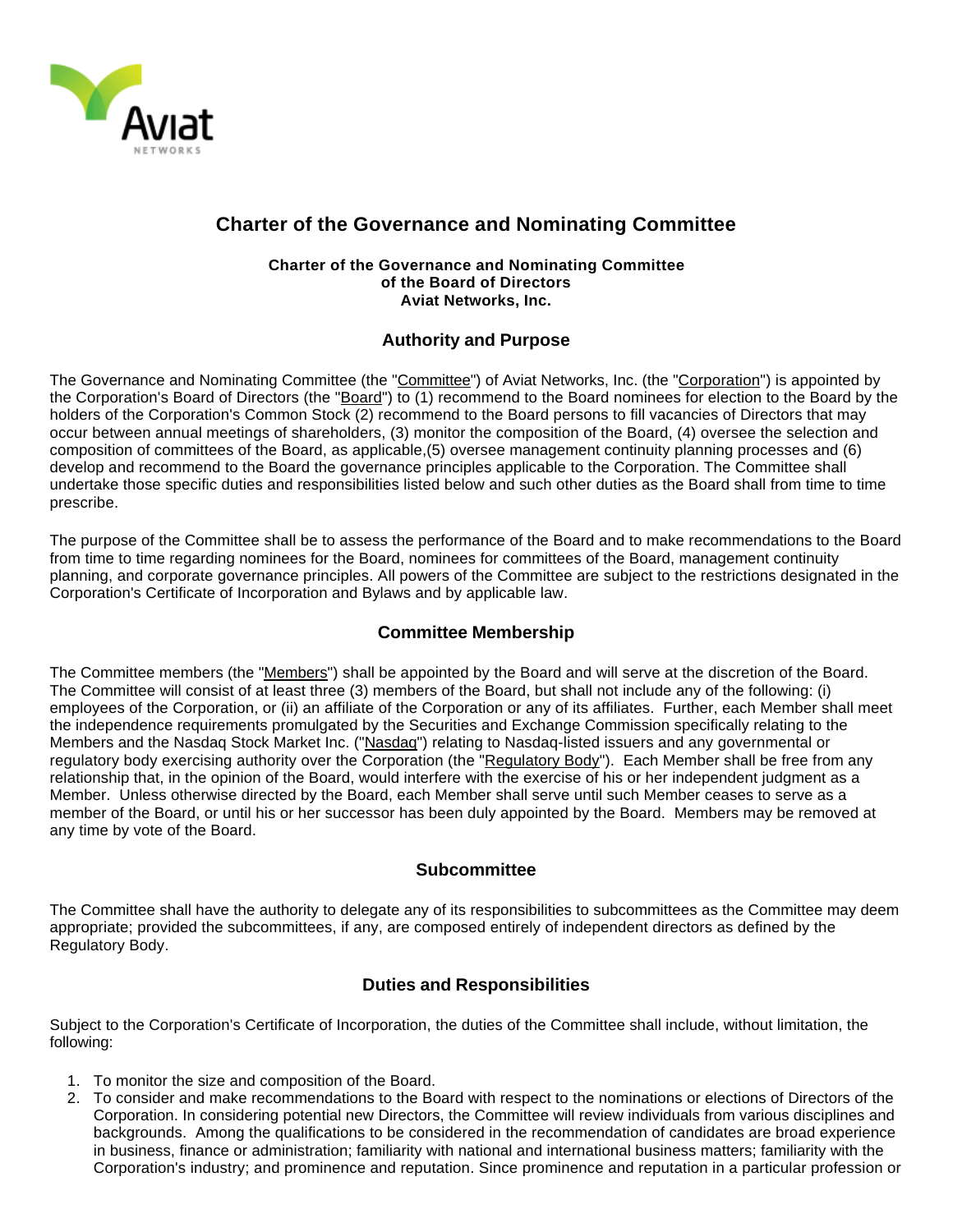field of endeavor are what bring most persons to the Board's attention, there is the further consideration of whether the individual has the time available to devote to the work of the Board and one or more of its committees. A review is also to be made of the activities and associations of each candidate to ensure that there is no legal impediment, conflict of interest, or other consideration that might hinder or prevent service on the Board. In making its selection, the Committee will bear in mind that the foremost responsibility of a director of a Corporation is to represent the interests of the stockholders as a whole.

- 3. To develop and recommend to the Board for its approval an annual self-evaluation process of the Board and its committees. The Committee shall oversee the annual self-evaluations.
- 4. Recommend members of the Board to serve on the committees of the Board, giving consideration to the criteria for service on each committee as set forth in the charter for such committee, as well as to any other factors the Committee deems relevant, and when appropriate, make recommendations regarding the removal of any member of any committee.
- 5. Periodically review the charter and composition of each committee of the Board and make recommendations to the Board for the creation of additional committees or the elimination of Board committees.
- 6. Oversee and approve the management continuity planning process. Review and evaluate the succession plans relating to the Chief Executive Officer and other executive officer positions and make recommendations to the Board with respect to the selection of individuals to occupy these positions.
- 7. To develop and recommend to the Board for its approval a set of corporate governance guidelines. The Committee shall review the guidelines on an annual basis or more frequently if appropriate.
- 8. To oversee and evaluate the Corporation's performance in regard to corporate governance principles recommended by the Committee and approved by the Board.
- 9. Establish, implement and monitor the processes for effective communication between the Corporation's stockholders and members of the Board.
- 10. Establish, implement and monitor the processes for consideration of stockholder proposals properly submitted in accordance with the provisions of the Bylaws.
- 11. Review all stockholder proposals properly submitted to the Corporation in accordance with the provisions of the Bylaws (including any proposal relating to the nomination of a member of the Board) and recommend to the Board appropriate action on each such proposal with input from an independent advisor and/or legal counsel, as appropriate.
- 12. Review and evaluate at least annually (a) any enterprise risks delegated to the Committee by the Board and (b) enterprise risks that are within the purview of the Committee's expertise, including the effectiveness of any practices of the Corporation that could mitigate such risks.

The Committee shall periodically review and reassess the adequacy of this Charter and propose any changes to the Board for approval.

### **Committee Resource**

The Committee shall have the authority, to the extent it deems necessary or appropriate, to retain a search firm to be used to identify director candidates. The Committee shall have sole authority to retain and terminate any such search firm, including sole authority to approve the firm's fees and other retention terms. The Committee shall also have authority, to the extent it deems necessary or appropriate, to retain other advisors, including outside legal counsel. The Corporation will provide for appropriate funding, as determined by the Committee, for payment of compensation to any search firm or other advisors employed by the Committee.

### **Conduct of Business**

The Committee shall conduct its business in accordance with this Charter and any direction by the Board. The Committee shall report, at least annually, to the Board. Prior to the annual meeting of stockholders, the Committee will recommend to the Board persons to be the Director nominees of the Board for the election of whom the Board will solicit proxies. As part of the process, the Committee will consider candidates recommended by stockholders of the Corporation.

#### **Meetings**

The Committee will meet at least two (2) times during the Corporation's fiscal year and more often as needed to act upon any matter within the scope of this Charter. The Committee may establish its own schedule, which it will provide to the Board in advance.

#### **Minutes**

The Committee will maintain written minutes of its meetings, which minutes will be filed with the minutes of the meetings of the Board.